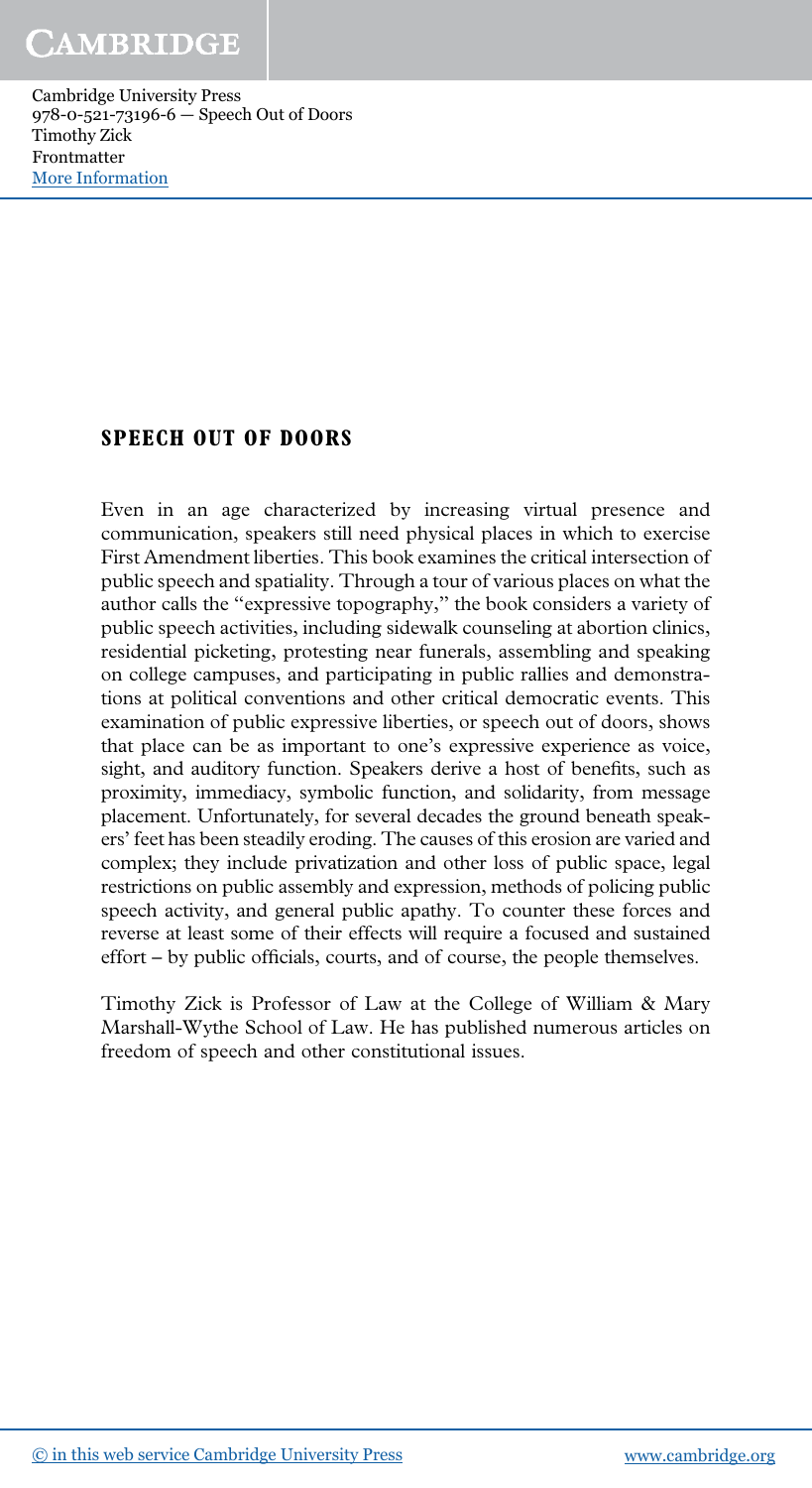# Speech Out of Doors

### PRESERVING FIRST AMENDMENT LIBERTIES IN PUBLIC PLACES

Timothy Zick

Marshall-Wythe School of Law William & Mary

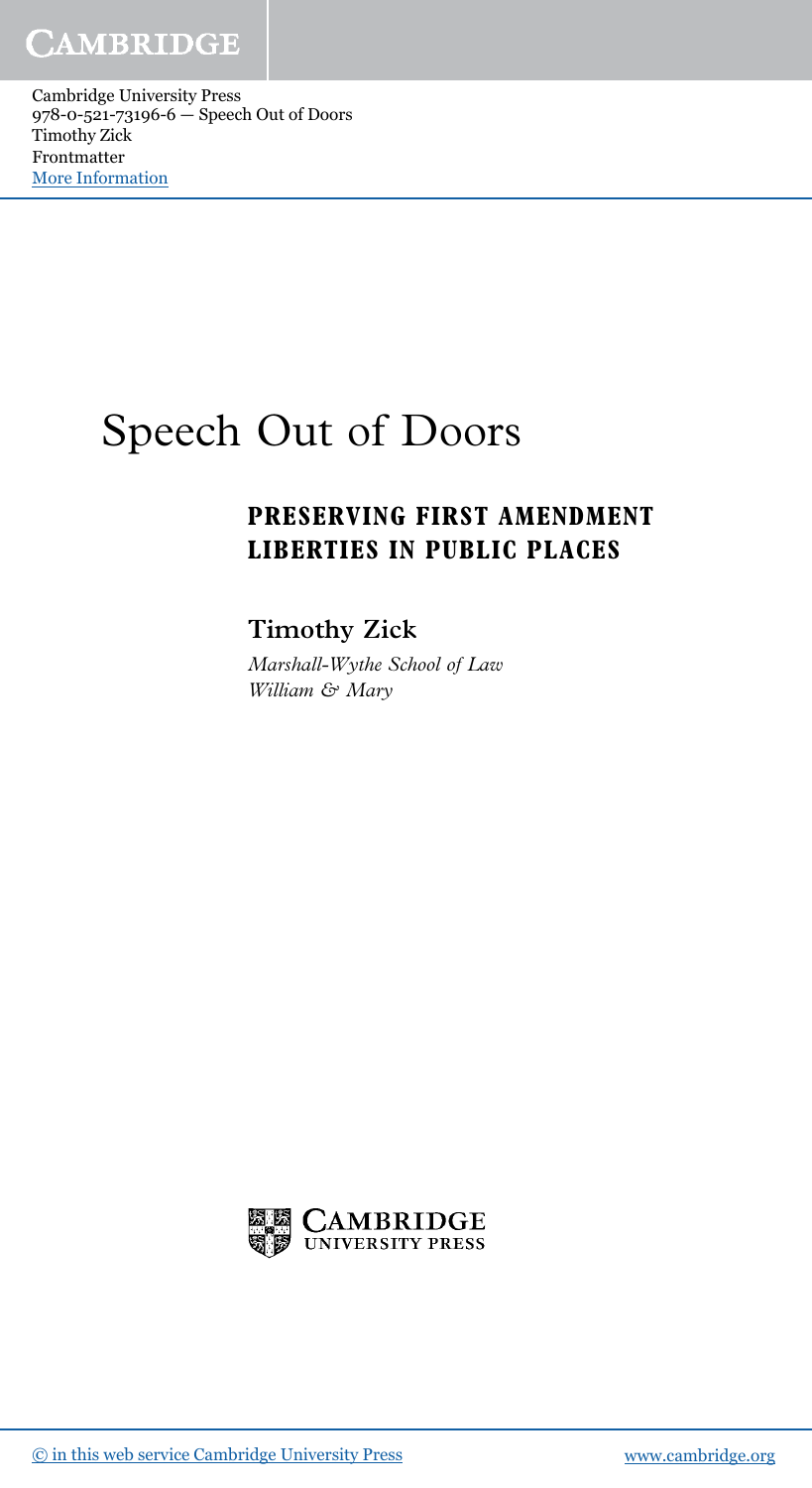Cambridge University Press 978-0-521-73196-6 — Speech Out of Doors Timothy Zick Frontmatter [More Information](www.cambridge.org/9780521731966)

#### **CAMBRIDGE UNIVERSITY PRESS**

University Printing House, Cambridge CB2 8BS, United Kingdom

One Liberty Plaza, 20th Floor, New York, NY 10006, USA

477 Williamstown Road, Port Melbourne, VIC 3207, Australia

314-321, 3rd Floor, Plot 3, Splendor Forum, Jasola District Centre, New Delhi - 110025, India

103 Penang Road, #05-06/07, Visioncrest Commercial, Singapore 238467

Cambridge University Press is part of the University of Cambridge.

It furthers the University's mission by disseminating knowledge in the pursuit of education, learning and research at the highest international levels of excellence.

www.cambridge.org Information on this title: www.cambridge.org/9780521731966

© Timothy Zick 2009

This publication is in copyright. Subject to statutory exception and to the provisions of relevant collective licensing agreements, no reproduction of any part may take place without the written permission of Cambridge University Press.

#### First published 2009

*A catalogue record for this publication is available from the British Library*

*Library of Congress Cataloging in Publication data*

Zick, Timothy.

 Speech out of doors : preserving First Amendment liberties in public places / Timothy Zick. p. cm.

Includes bibliographical references and index.

ISBN 978-0-521-51730-0 (hardback) – ISBN 978-0-521-73196-6 (pbk.) 1. Freedom of speech – United States. 2. Assembly, Right of – United States. 3. Law and geography – United States. I. Title. KF4772.Z42 2008 342.7308´54–dc22 2008033691

ISBN 978-0-521-51730-0 Hardback ISBN 978-0-521-73196-6 Paperback

Cambridge University Press has no responsibility for the persistence or accuracy of URLs for external or third-party internet websites referred to in this publication, and does not guarantee that any content on such websites is, or will remain, accurate or appropriate. Information regarding prices, travel timetables, and other factual information given in this work is correct at the time of first printing but Cambridge University Press does not guarantee the accuracy of such information thereafter.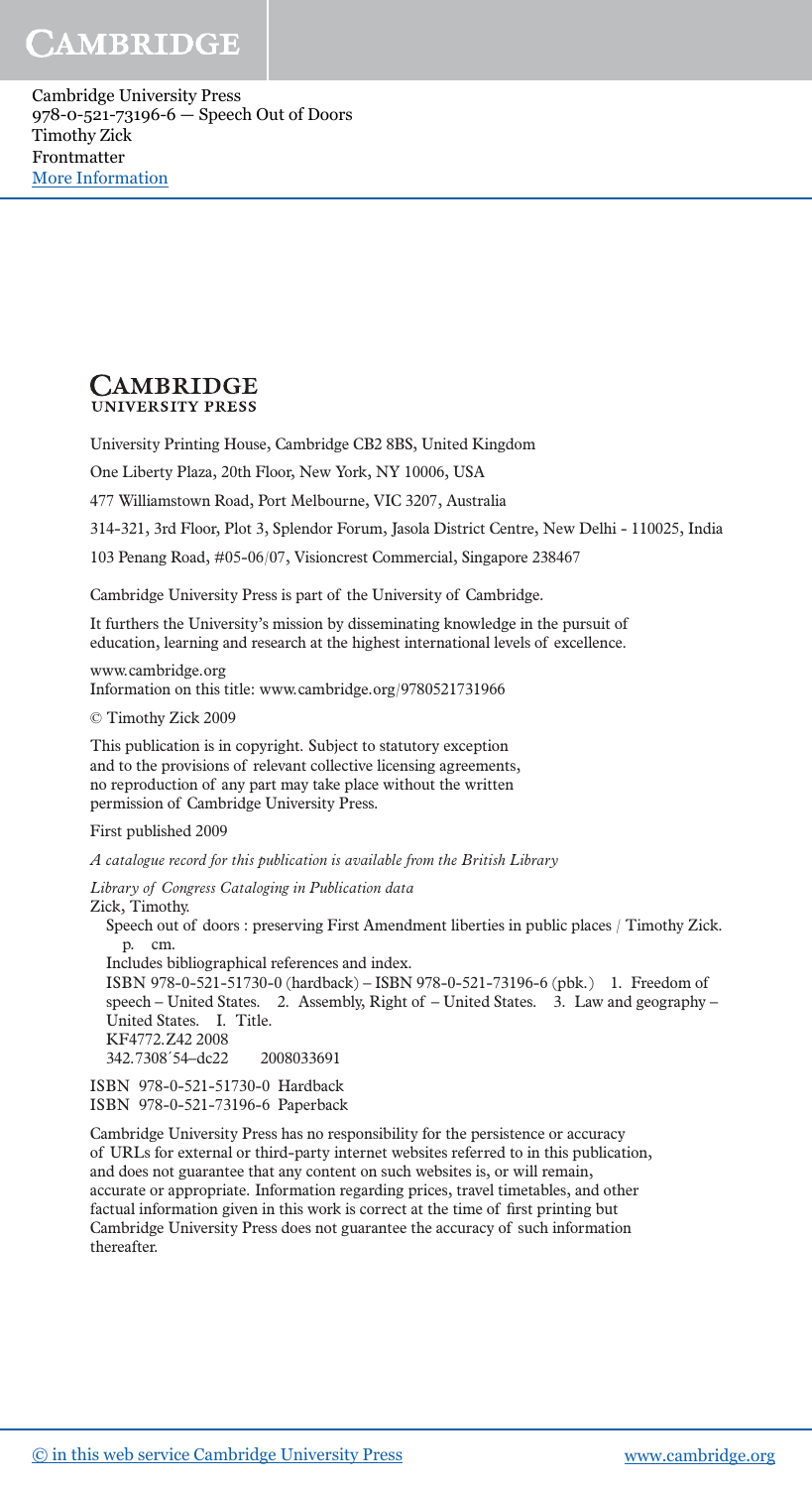Cambridge University Press 978-0-521-73196-6 — Speech Out of Doors Timothy Zick Frontmatter [More Information](www.cambridge.org/9780521731966)

For Brian Tamanaha – scholar, mentor, friend.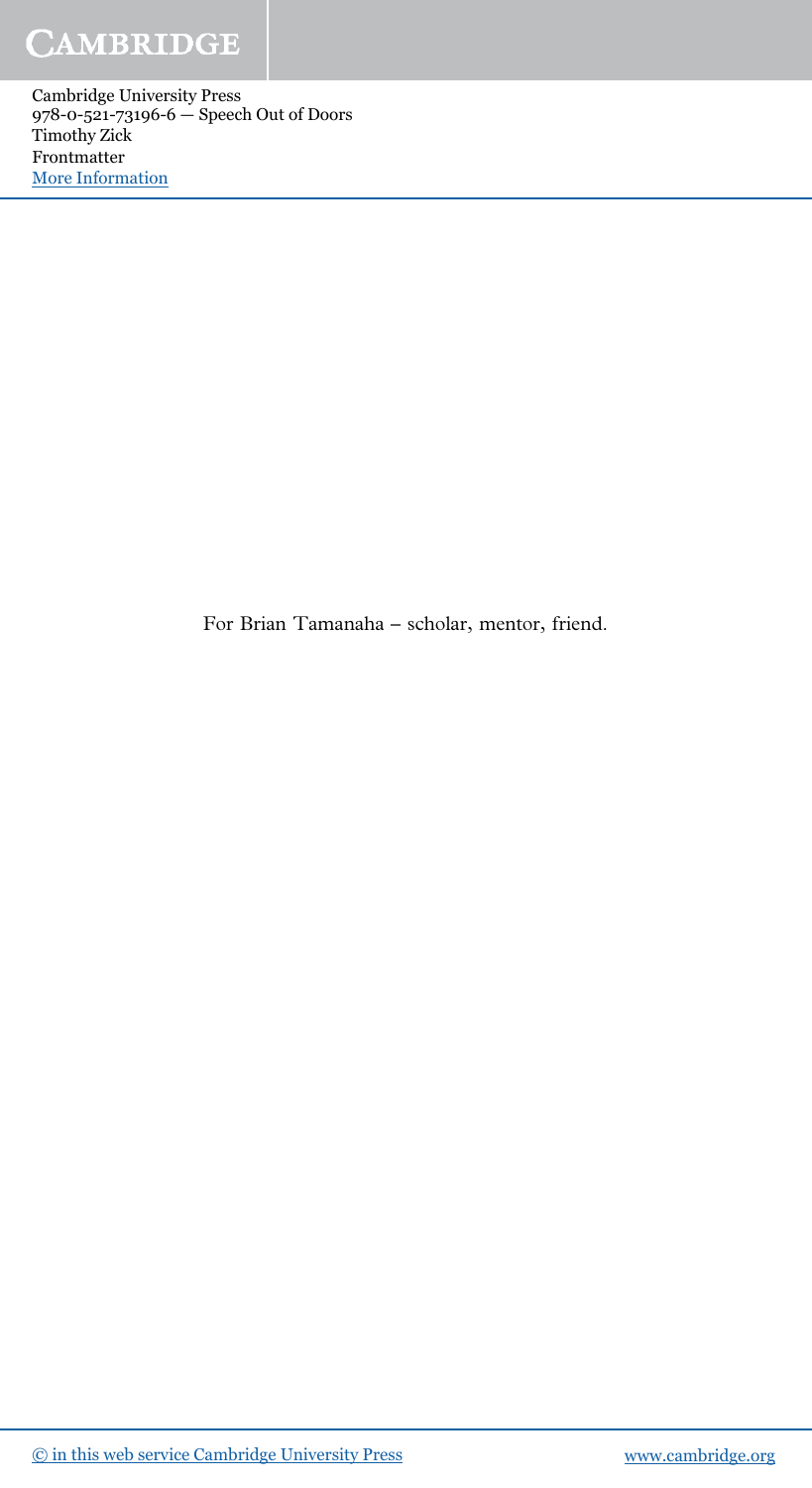Cambridge University Press 978-0-521-73196-6 — Speech Out of Doors Timothy Zick Frontmatter [More Information](www.cambridge.org/9780521731966)

> When one allows a political association to place centers of action at certain important points of the country, its activity becomes greater and its influence more extended. There men see each other; means of execution are combined and opinions are deployed with the force and heat that written thought can never attain.

> > Alexis deTocqueville, Democracy in America

At the heart of our jurisprudence lies the principle that in a free nation citizens must have the right to gather and speak with other persons in public places. International Society for Krishna Consciousness v. Lee, 505 U.S. 672, 696 (1992) (Kennedy, J., concurring)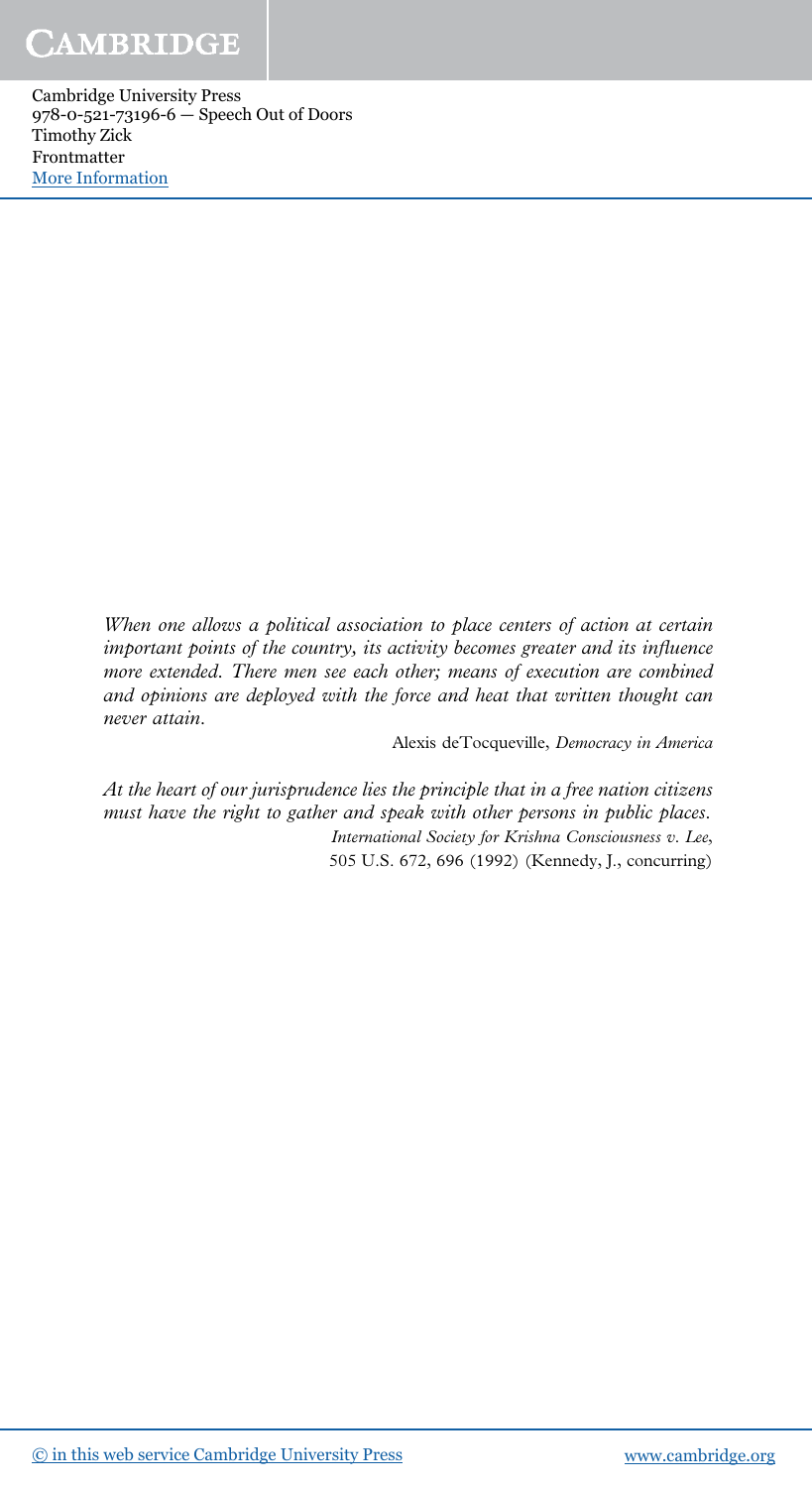#### **CONTENTS**

|         | List of Figures                                               |  | <i>page</i> ix |
|---------|---------------------------------------------------------------|--|----------------|
| Preface |                                                               |  | xi             |
|         | Acknowledgments                                               |  |                |
| 1.      | Introduction: The Geography of Expression $\dots \dots \dots$ |  |                |
| 2.      | The Expressive Topography and Public Liberties 25             |  |                |
| 3.      |                                                               |  |                |
| 4.      |                                                               |  | 105            |
| 5.      |                                                               |  | 144            |
| 6.      |                                                               |  | 182            |
| 7.      |                                                               |  | 220            |
| 8.      |                                                               |  | 259            |
| 9.      |                                                               |  | 294            |
|         | Epilogue                                                      |  |                |
| Index   |                                                               |  | 331            |

vii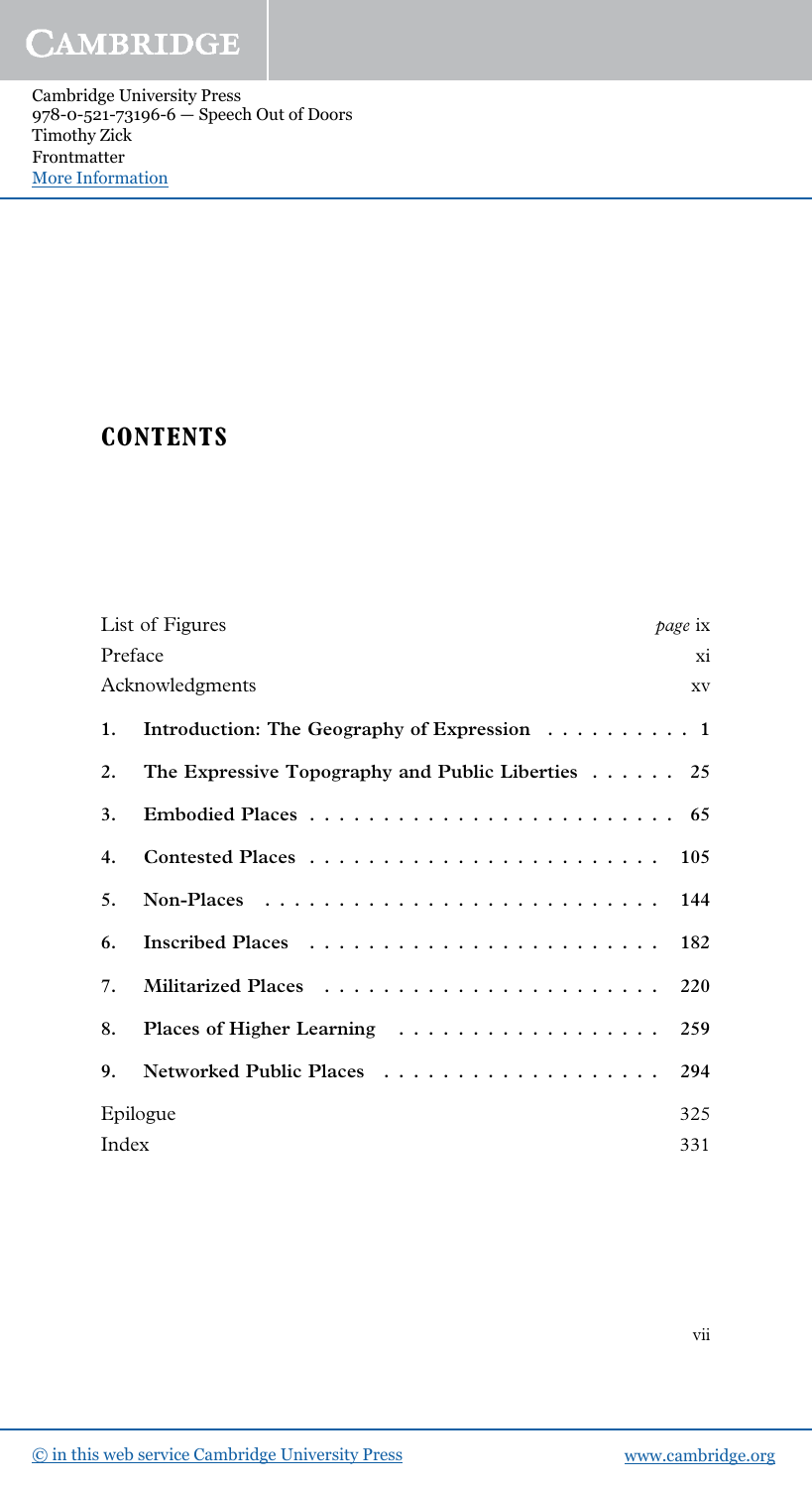### LIST OF FIGURES

| 1.1 | The "Demonstration Zone"                              | page 2 |
|-----|-------------------------------------------------------|--------|
| 1.2 | Immigrants' March, Downtown Los Angeles,              |        |
|     | CA (May 2006)                                         | 15     |
| 2.1 | A British Customs Official Is Tarred and Feathered    | 29     |
| 2.2 | Rendition of The Haymarket Riot (1886)                | 33     |
| 2.3 | Water Celebration on Boston Common                    | 34     |
| 2.4 | Suffrage Parade, Washington, D.C. (1913)              | 35     |
| 2.5 | Aerial View of Levittown, PA (ca 1959)                | 39     |
| 2.6 | Wobblies Arrested During a "Free Speech Fight" (1912) | 44     |
| 2.7 | <b>School Segregation Protest</b>                     | 48     |
| 2.8 | Civil Rights March on Washington, D.C.                | 49     |
| 2.9 | Alabama Police Attack Selma to Montgomery             |        |
|     | Marchers (March 7, 1965)                              | 52     |
| 3.1 | Hall's Proxemic Zones                                 | 68     |
| 3.2 | Planned Parenthood Sidewalk Protest                   | 84     |
| 3.3 | The "Freemont Street Experience"                      | 91     |
| 4.1 | Civil Rights Marchers at the Lincoln Memorial         |        |
|     | (August 1963)                                         | 107    |
| 4.2 | Sit-In at a Woolworth's Lunch Counter (1960)          | 110    |
| 4.3 | Members of the Granny Peace Brigade                   | 113    |
| 4.4 | Planned Parenthood Prayer and Protest, St. Louis,     |        |
|     | Missouri (January 2008)                               | 120    |
| 4.5 | Pasadena, Texas Residential Protest                   | 123    |
| 4.6 | Westboro Baptist Church Funeral Protest,              |        |
|     | Topeka, Kansas (2005)                                 | 124    |
| 5.1 | Inside the Mall of America                            | 165    |
| 5.2 | Brea Mall, Brea, CA                                   | 177    |
| 6.1 | Civil Rights March on the National Mall,              |        |
|     | Washington, D.C. (1963)                               | 188    |
|     |                                                       |        |

ix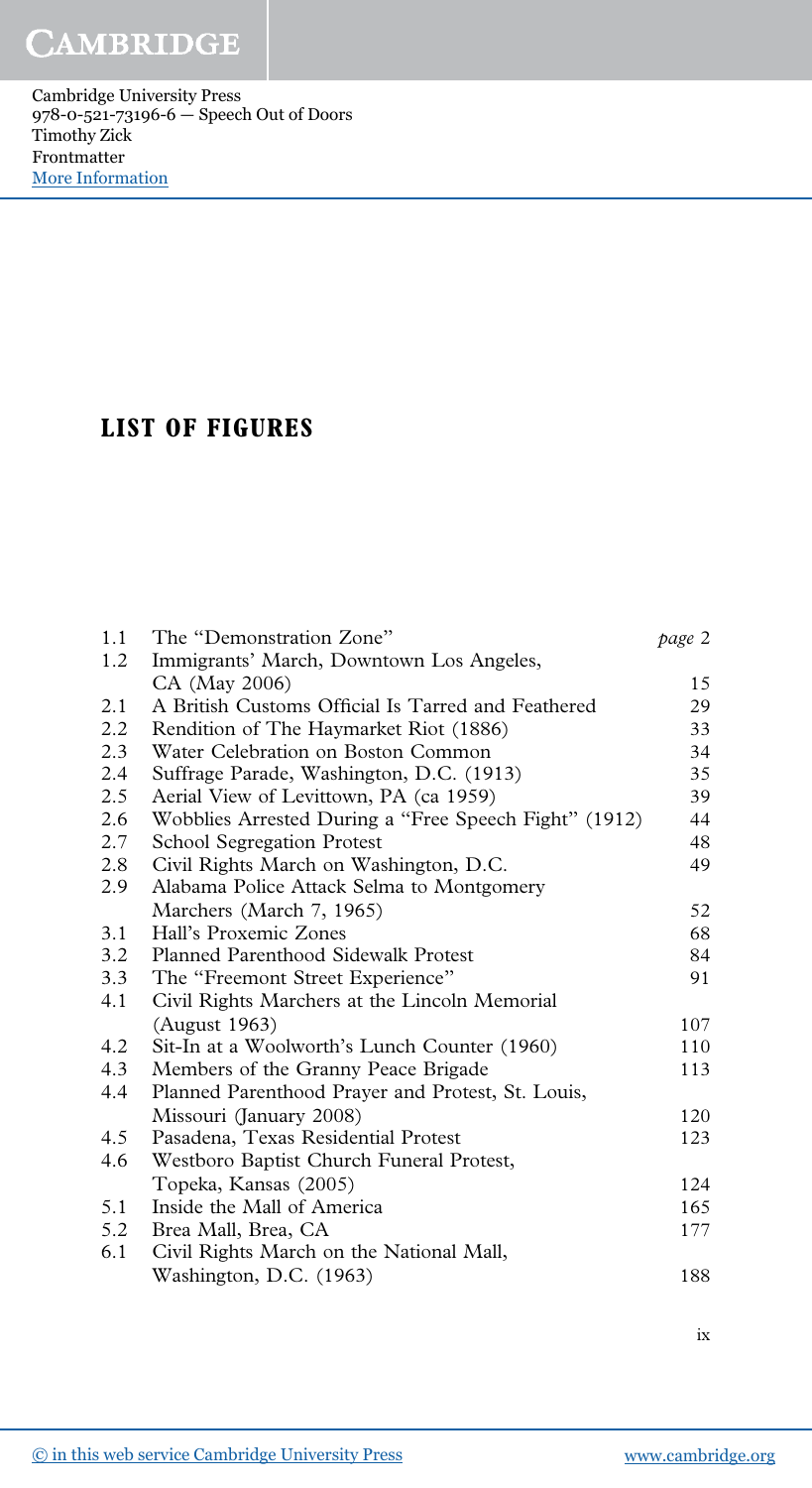Cambridge University Press 978-0-521-73196-6 — Speech Out of Doors Timothy Zick Frontmatter [More Information](www.cambridge.org/9780521731966)

#### x List of Figures

| 6.2 | "First Amendment Area," Muir Woods, CA           | 194 |
|-----|--------------------------------------------------|-----|
| 6.3 | The Great Lawn, Central Park, New York City      | 204 |
| 6.4 | Audience Watching a Public Demonstration During  |     |
|     | Construction, Union Square Park, New York City   |     |
|     | (June 2008)                                      | 205 |
| 7.1 | The "DZ" from Outside                            | 228 |
| 7.2 | The "DZ" Facing the Fleet Center                 | 229 |
| 7.3 | Security at the "DZ"                             | 230 |
| 8.1 | Campus Gate - University of California, Berkeley | 261 |
| 8.2 | Protest on Sproul Plaza (April 2005)             | 262 |
| 8.3 | Ohio University "Free Speech Zones"              | 279 |
| 8.4 | Free Speech Gazebo at Texas Tech University      | 280 |
| 9.1 | CCTV Sign, District of Columbia                  | 297 |
| 9.2 | CCTV Camera, District of Columbia                | 298 |
| 9.3 | Number of CCTV Cameras in NYC Financial          |     |
|     | District, 1998-2005                              | 299 |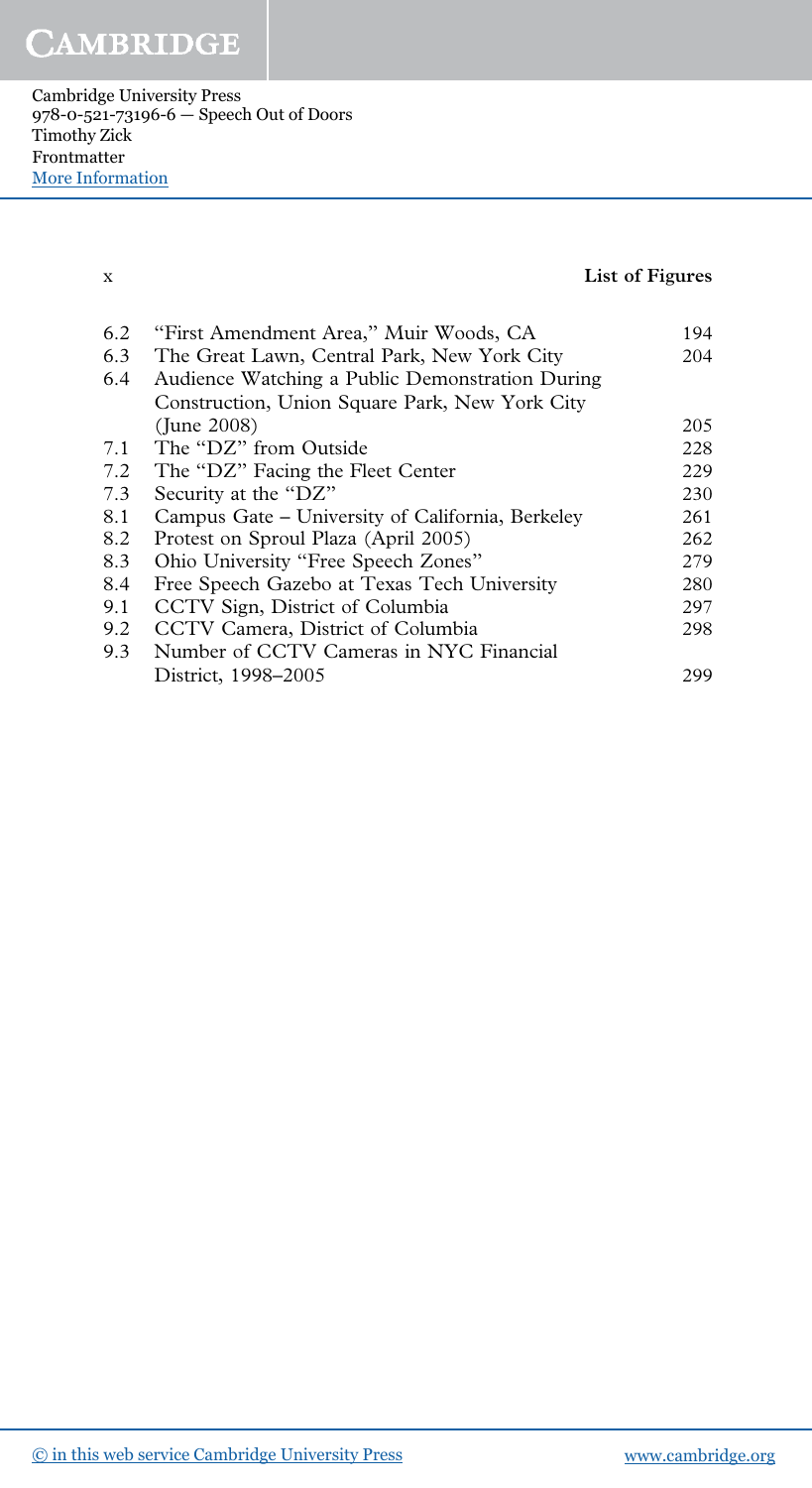#### PREFACE

This is a book about the exercise of expressive liberties – speech, assembly, petition, and press – in public places. This may seem an odd time for a book about traditional – some might say "old-fashioned" – public expression. The growth in online discourse has been nothing short of phenomenal. Do protesting and pamphleteering still matter? Haven't we evolved beyond such seemingly primitive forms of communication? Haven't speakers already migrated from "meatspaces" to more virtual forums? Who cares whether citizens can engage one another in "bricks and mortar" places when they can reach a potential audience of *millions* online?

The short answer to this last question, at least, is that we should all care about the preservation of traditional First Amendment liberties. In many ways, public places were the birthplaces of American democracy. Our First Amendment was shaped and molded on the ground – by people who gathered out of doors to protest, proselytize about their faiths, and engage fellow citizens and officials on matters of public concern. Further, this sort of public expressive activity – "speech out of doors" – is perhaps the most tangible evidence of popular sovereignty, the idea that under our Constitution it is *the people* who ultimately govern. Public places remain important sites of public politics, contention, and democracy. This is particularly so with respect to poorly financed groups and causes, which, even in an advanced technological era, have little real communicative power. In sum, we all have a stake in the preservation of public First Amendment liberties and the places that facilitate their exercise.

Although this is first and foremost a book about particular First Amendment liberties, the subject matter necessarily touches upon broader themes. Our expressive culture is rapidly evolving. Fundamental terms like "assemble," "speech," "petition," and "press" have taken on new forms and meanings in the digital age. There are many expressive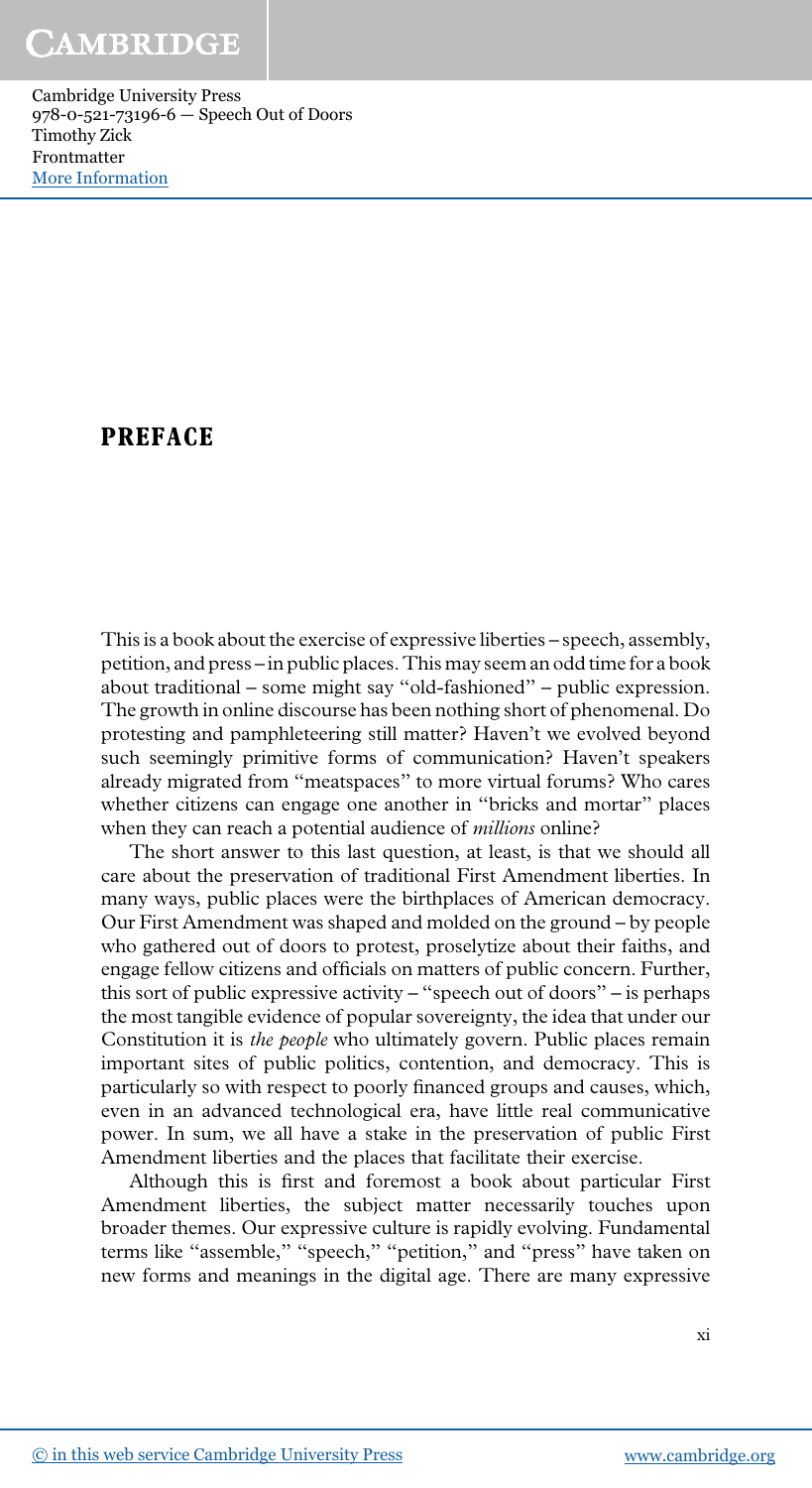Cambridge University Press 978-0-521-73196-6 — Speech Out of Doors Timothy Zick Frontmatter [More Information](www.cambridge.org/9780521731966)

xii Preface

benefits associated with this transformation. As has been widely observed, speakers can communicate with larger audiences more cheaply and efficiently than ever before. But we ought also to note that the manner in which communication among public citizens occurs is changing in fundamental respects. In general, expression is becoming more virtual (and hence less physical), more distant in both space and time, more private, and more narrowly channeled to audiences based on individualized preferences and interests. These changes signal a critical divide in our expressive culture, between more traditional physical and tangible forms of expression and new virtual forms. Although this book is primarily about more traditional types of expression, its findings and conclusions are connected in important ways to our ongoing expressive evolution.

In conjunction with that dynamic evolution, a consensus seemed to be forming that traditional public expression had ceased to be either prevalent or important to American expressive culture. Although geographers, political scientists, and other social scientists remained intensely interested in public places, with a few devoting special attention to public expression, First Amendment scholars seemed to abandon the field for trendier subjects and agendas. Like the general public, they seemed to have concluded that speech out of doors no longer mattered. To the contrary, I observed first one, then another, and then still another incident in which speakers sought to engage in public expression in the most traditional of places – on public streets and sidewalks, in public parks and squares, and in the personal spaces of public audiences. Many of these speakers were not poorly financed either; they too had access to keyboards and modems. Still, they chose to engage the public in more physical and tangible ways and venues.

Some of these speakers and assemblies were allowed to exercise First Amendment liberties with minimal interference. But in many cases, speakers were denied the opportunity to reach intended audiences or permitted to speak only under the most restrictive conditions. In particular, I noted the frequent physical displacement of speakers and speech. Some of that displacement was owing to public order laws, regulations, and policing practices. Just as often, however, displacement resulted from various architectural, social, and political forces. In any event, my examination indicated that speakers have not, as the conventional wisdom suggests, simply abandoned either traditional forums or traditional forms of public expression.

As I was writing this book, I frequently wondered whether it was to be an obituary for or triumphant celebration of speech out of doors in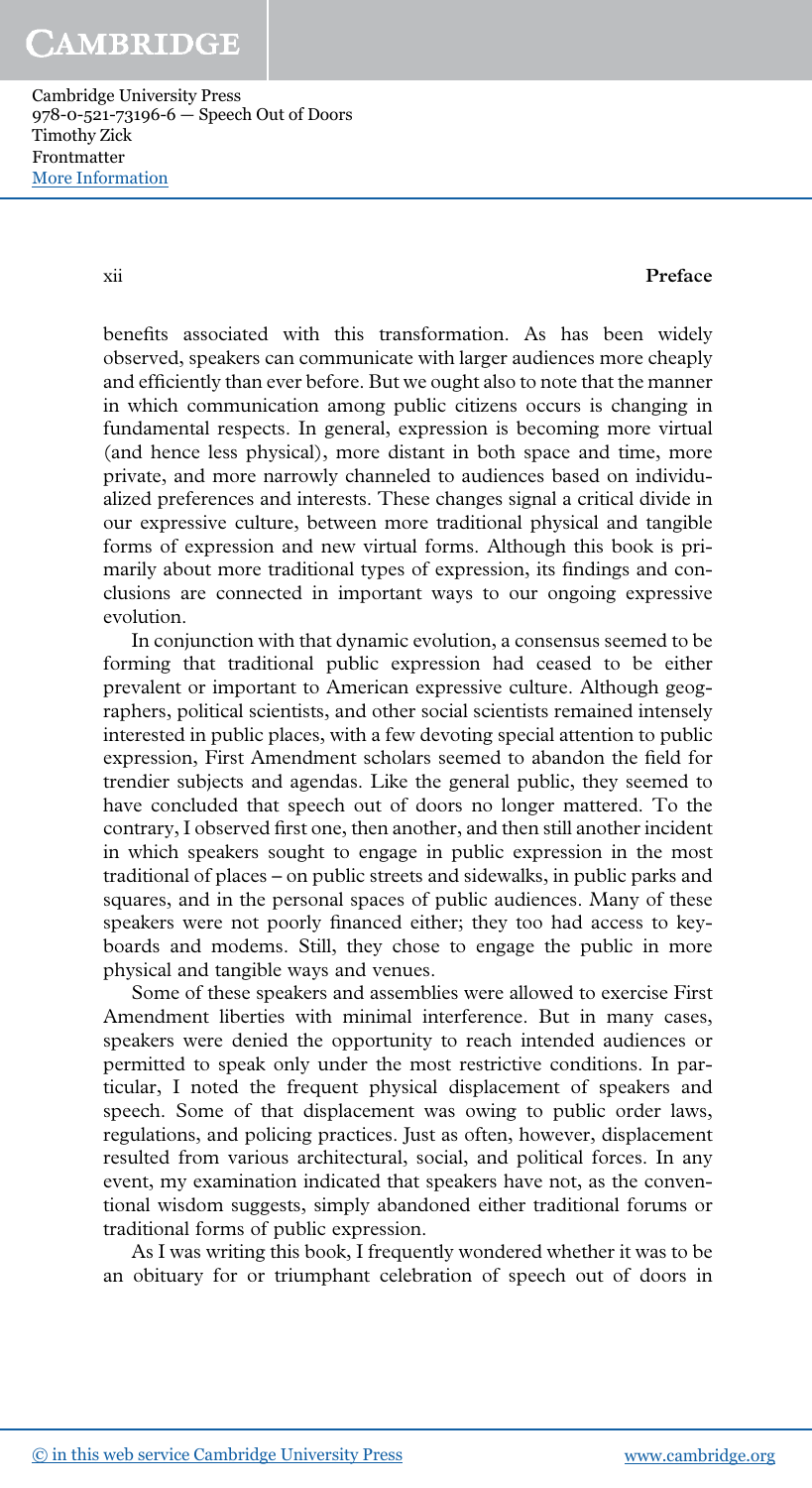Cambridge University Press 978-0-521-73196-6 — Speech Out of Doors Timothy Zick Frontmatter [More Information](www.cambridge.org/9780521731966)

#### Preface xiii

America. The book I have written is ultimately neither of these things. As noted, and as the many examples in this book show, the people have not abandoned public places or traditional public liberties. For those who remain skeptical, I invite you to visit the trove of photographs and videos now available on the Web and execute a simple search for "protest" or "demonstration." At the same time, much has changed since colonial Americans first took to the streets and public squares to protest taxes and present other grievances against public officials. Most of these changes – architectural, social, political, and legal – have resulted in a vastly diminished "expressive topography." This book is not a simplistic or naïve call for Americans to "take to the streets" or to reclaim public spaces in some revolutionary sense. It is, however, at once a reminder of the enduring significance of public expressive liberties and a warning with regard to their steady and continuing erosion.

As will become apparent, no single scholarly paradigm can explain something as complex and dynamic as the exercise of First Amendment liberties in public places. This book draws upon research in a host of disciplines, including law, history, geography, sociology, political science, philosophy, anthropology, architecture, and urban studies. As disparate as these disciplines may seem, they all have something important in common – each has devoted systematic attention to place, public protest and contention, or both subjects. Social science scholars have examined the character of public places and the relationship between place and socialization, citizenship, community, and political activism. When they have engaged speech out of doors, legal scholars have focused primarily on narrower doctrinal and theoretical concerns relating to freedom of speech. Although this is primarily a book about First Amendment liberties, interdisciplinary concepts like "place," "public contention," and "repression" are critical to the analysis. In brief, the present scope of our public expressive liberties is not solely a function of the content of casebooks, court reporters, and legal treatises. Speech out of doors is a social and political phenomenon; one must draw upon knowledge and information in diverse fields of study to understand it.

Social scientists who study place and public contention will benefit from this book's insights regarding the manner in which law conceptualizes and shapes public places and public expression. At the same time, lawyers, judges, and legal scholars will better appreciate the many *nonlegal* forces that affect public expressive liberties. The book's multidisciplinary examination will challenge (or, it is hoped, at least lead to greater reflection concerning) deeply ingrained ideas regarding public expression, free speech theories, and popular sovereignty. Finally, this book will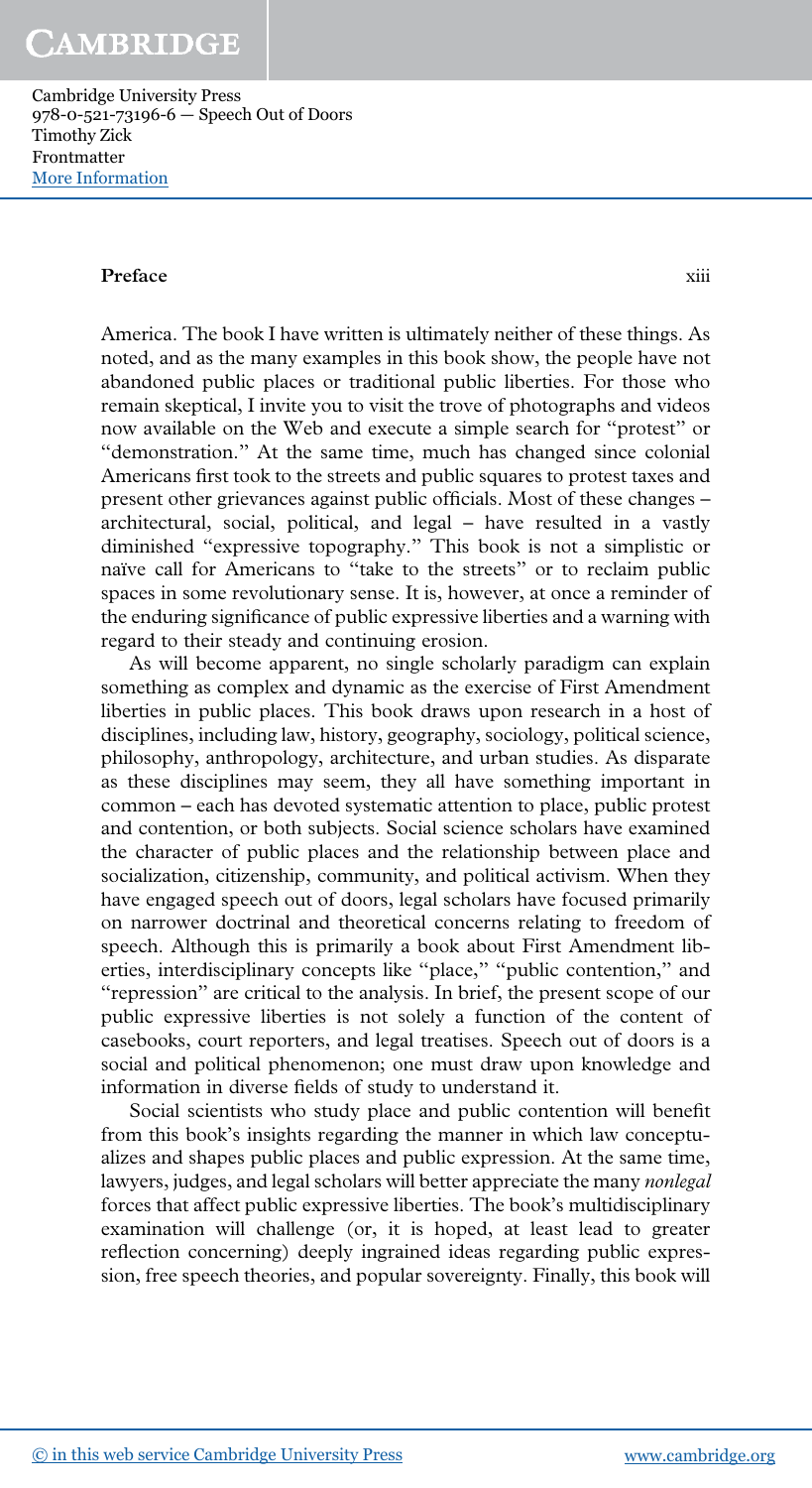Cambridge University Press 978-0-521-73196-6 — Speech Out of Doors Timothy Zick Frontmatter [More Information](www.cambridge.org/9780521731966)

xiv Preface

contribute to contemporary discussions regarding the delicate balance between security and civil liberties. As we shall see, public places and speech out of doors are deeply affected by the prospect of terrorist attacks and other threats to public order and safety.

As a result of this study, I am convinced that speech out of doors remains critical to public life, public discourse, and public politics. It is therefore essential that we preserve adequate "breathing space" for First Amendment liberties in public places. Others may or may not ultimately share my convictions. Regardless, I hope at least to challenge those who believe that public speakers and traditional public expression are relics of little or no relevance to contemporary social, political, or expressive cultures; that public assemblies and speakers are, at worst, dangerous mobs or, at best, unnecessary inconveniences; that speech out of doors must generally be repressed in the name of "security" and "public order"; and that expression prohibited in one place can be just as effectively conveyed someplace else. In addition to addressing these and other fundamental issues, the book offers various proposals for preserving First Amendment liberties in public places. As is entirely fitting in a popular democracy, much will depend upon the people themselves. We are all ultimately responsible for the preservation of the expressive topography and our public expressive liberties.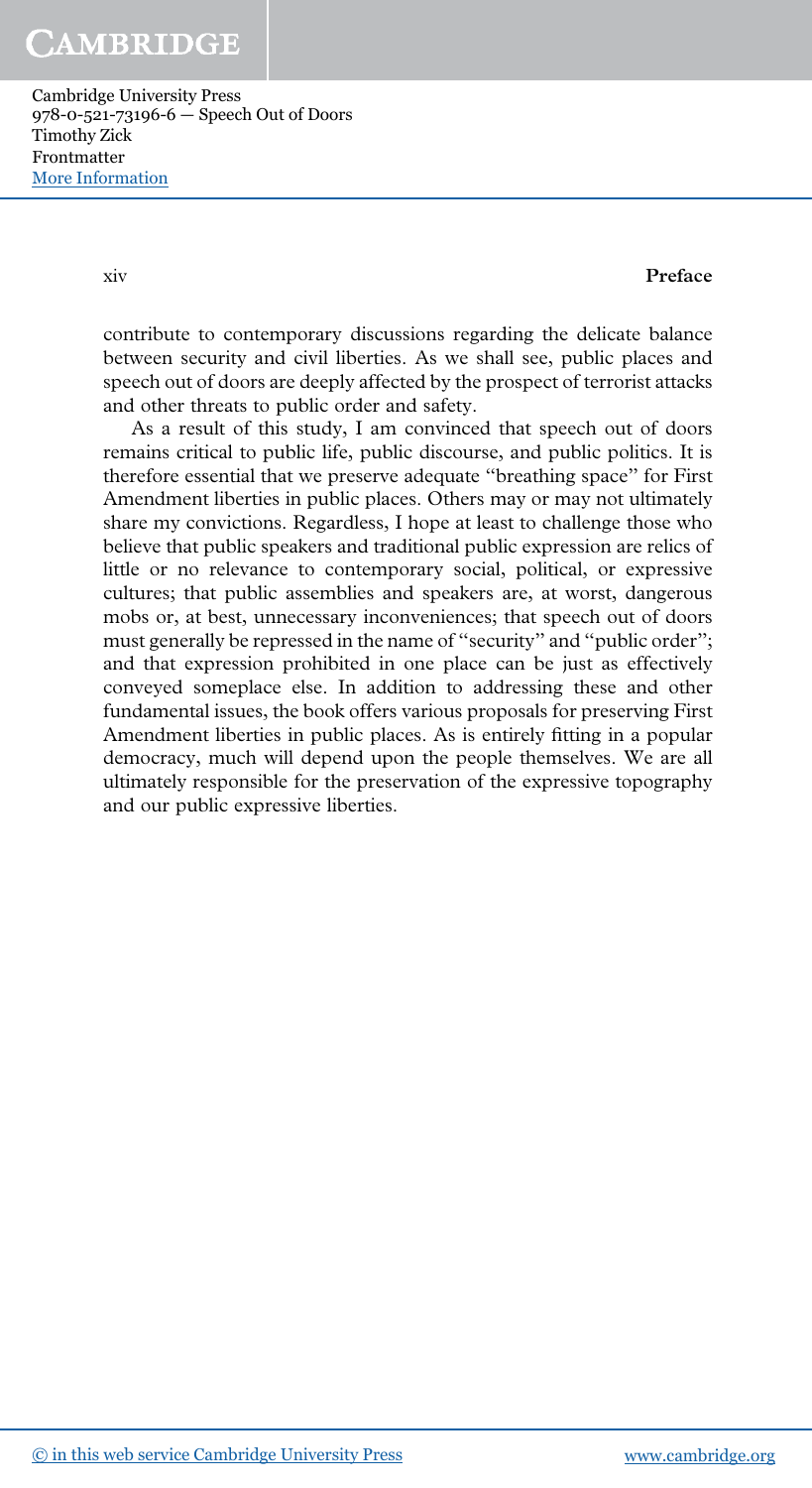#### ACKNOWLEDGMENTS

I am deeply indebted to scholars in a wide variety of disciplines whose research and ideas influenced my examination of public expression. This book relies upon and incorporates ideas from a range of disciplines. Two groups of scholars were particularly influential: geographers, anthropologists, urbanists, and other social scientists who have elevated space and place to subjects of serious scholarly attention, and political scientists who have studied the various facets of public contention. I have also benefited, of course, from the work of many First Amendment scholars. I would like to specifically recognize the late Harry Kalven, Jr., whose examination of First Amendment liberties during the Civil Rights Era convinced me of the contemporary importance of speech out of doors.

The research for this book has occupied me for several years. Although the book was conceived and written as a separate text, some of the central ideas are discussed in previously published articles. These include "Speech and Spatial Tactics," 84 Tex. L. Rev. 581 (2006); "Space, Place, and Speech: The Expressive Topography," 74 Geo. Wash. L. Rev. 439 (2006); and "Clouds, Cameras, and Computers: The First Amendment and Networked Public Places," 59 Fla. L. Rev. 1 (2007).

I would like to thank several scholars who took the time either to read all or portions of this book, or to discuss its premises and claims with me at various stages: John Barrett, Chris Borgen, Paul Kirgis, Peter Marguiles, Richard McAdams, Mark Movsesian, Michael Simons, Ellen Sward, Brian Tamanaha, and Nelson Tebbe provided criticisms and/or insights that have improved the manuscript. I would also like to thank the participants at workshops and panel discussions at Washington University Law School in St. Louis, Hofstra University Law School, and the annual meeting of the Law and Society Association. These events were particularly timely and helpful as the book first began to take shape.

xv